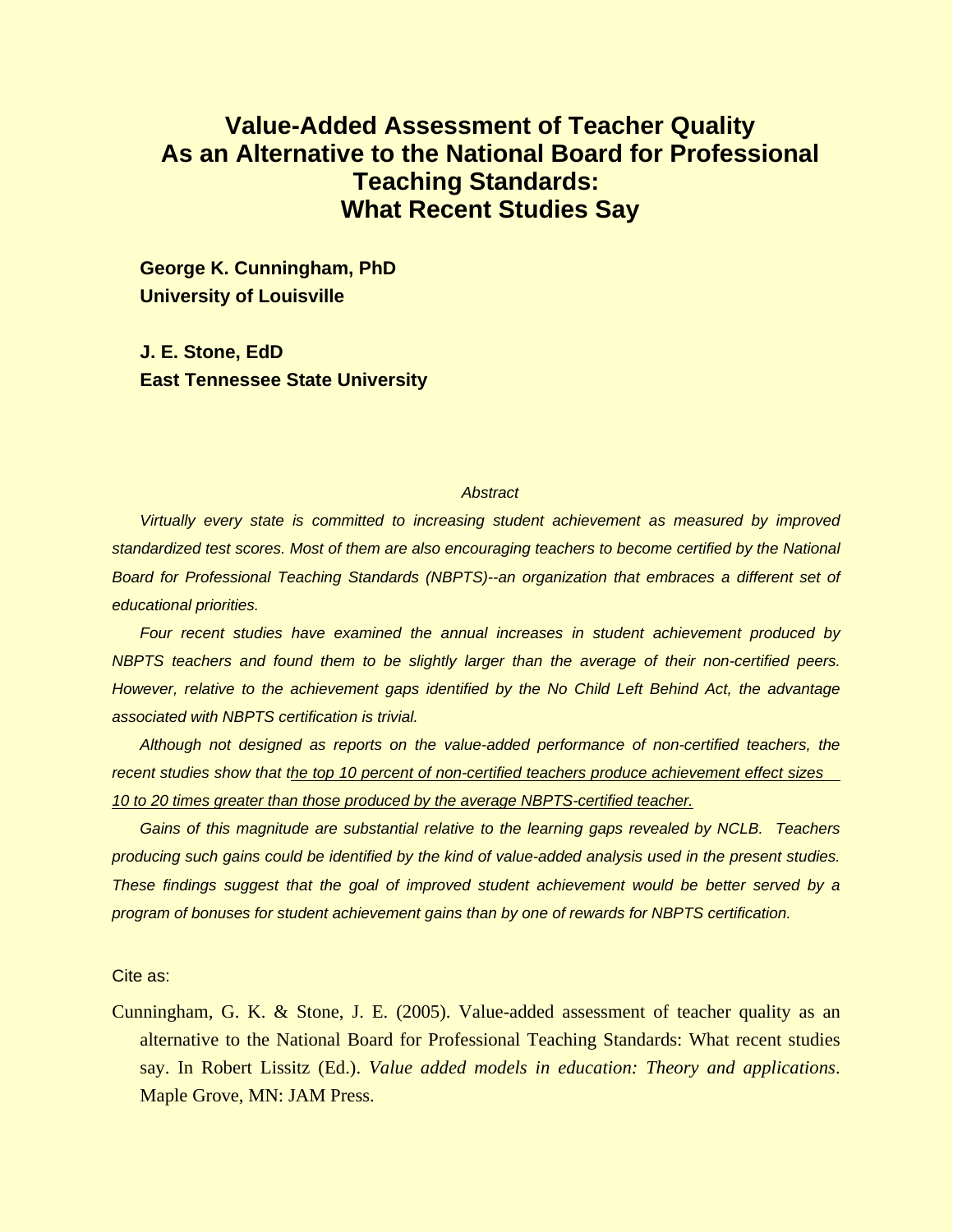Governors and state legislatures in every state have embarked on education reform programs that are strongly supported by the public. All of these programs emphasize the goal of improved academic achievement operationally defined as student performance on standardized achievement tests.

In contrast to this trend, some of the nation's most important education organizations have promoted teaching standards that emphasize a different set of educational priorities. They include the National Board for Professional Teaching Standards (NBPTS) and related groups such as the National Commission on Teaching and America's Future (NCTAF), the National Council for the Accreditation of Teacher Education (NCATE), and the Interstate New Teacher Assessment and Support Consortium (INTASC).

The result has been an ongoing clash between two educational cultures: (1) those who believe that the most important activity of schools is the enhancement of objectively measured academic achievement, and (2) those who believe test scores are narrow and artificial indicators of learning and therefore should not be treated as education's prime objective.

According to the latter culture, true learning is evidenced only by real performance in the real world. In fact, to those who embrace the second culture, reform focused on the improvement of test scores is undesirable because it encourages the use of result-oriented teaching methods, not the process-oriented approaches that they believe are better suited to critical thinking (Casas, 2003; Smerdon, Burkam, & Lee, 1999). Unfortunately, the portfolios and authentic assessments that are suited to real-world (i.e., not merely classroom) performance are far more subjective and less reliable than the standardized tests that they would replace. In effect, the second culture would rather water down accountability than temper its pedagogical idealism.

Schools of education operating under the auspices of NCATE and INTASC have embraced the second of the two cultures. They train teachers as though their states have not placed a high premium on school and teacher accountability for test performance. The same holds true for the NBPTS certification program that has now been adopted in thirty states. It places little importance on academic achievement as measured by standardized achievement tests.

NBPTS's Five Propositions of Accomplished Teaching say that teachers should be aware of the "broad goals, objectives, and priorities" set by authorities and of their legal obligation to carry out public policy. However, they also suggest that teachers should consult with colleagues and make their own decisions about what students should learn (National Board for Professional Teaching Standards, 2005, p.18). In truth, the Five Propositions give little attention to teacher accountability for student achievement, and even that limited discussion is diluted by a variety of caveats.

A more forthright expression of the NBPTS viewpoint is revealed in the first major validation study commissioned by NBPTS (Bond, Smith, Baker, & Hattie, 2000):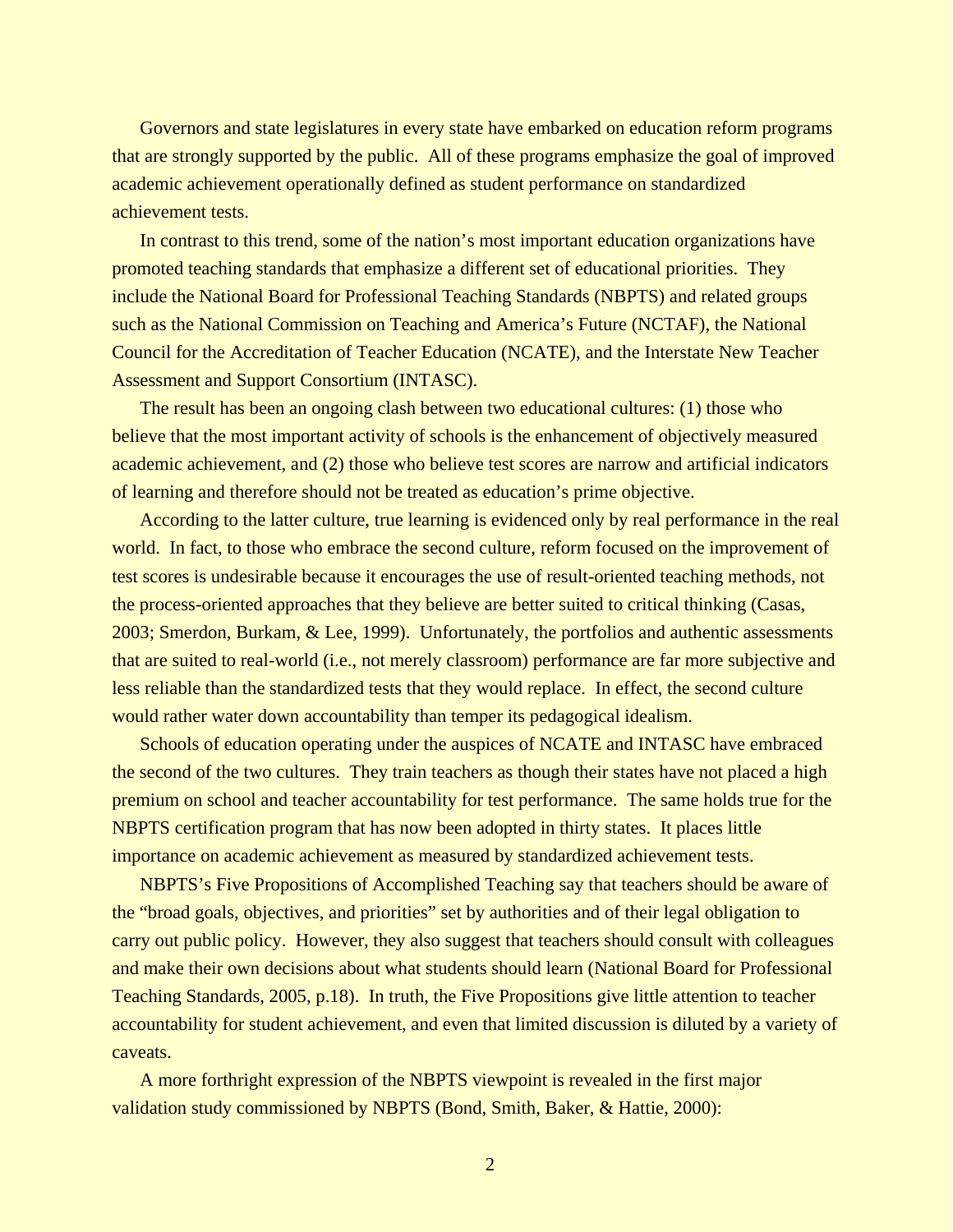Brief additional mention should also be made of the deliberate design decision in the present investigation to use measures of student achievement other than commercially or state-developed multiple-choice tests of generic academic subjects such as reading and mathematics. It is not too much of an exaggeration to state that such measures have been cited as the cause of all of the nation's considerable problems in educating our youth. To be sure, the overuse and misuse of multiple-choice tests is well documented. (p. 141)

This is an astounding statement. The authors of this study are not merely saying that there are problems with the use of standardized tests and that they prefer to use other methods, they are suggesting that the use of commercial and state-developed multiple-choice tests is the cause of the nation's educational problems. To NBPTS, a superior teacher is one committed to a studentcentered, constructivist style of instruction, regardless of whether the use of such practices produces gains in objectively measured student achievement (Ballou, 2003).

Most states seem unaware of the discrepancy and are committed to expanding NBPTS participation. They are investing millions on a program that they hope will improve academic achievement when, in fact, the program philosophy disagrees with the aim of academic achievement as an unrivaled educational priority.

Over the past five years, several studies have provided evidence that sheds light on the question of how well the aim of improved achievement is served by NBPTS certification. The present report examines their implications for public policy by (1) evaluating and synthesizing their findings and (2) by comparing those findings to the achievement gains obtainable through value-added assessment of teacher performance.

## **NBPTS Validity: Early Studies**

During the 1990s, the Department of Education provided millions of dollars for NBPTS with the understanding its effectiveness would eventually be established. In 1996, Buday and Kelly described the National Board's early efforts to measure the impact of assessment on candidates for certification: "Preliminary data are in the form of anecdotes and testimonials from candidates, virtually all of whom report that the process offers tremendous potential for improving student learning (p. 217)." While this finding demonstrates that it is possible to identify candidates who speak well of the assessment process, it is not evidence that NBPTS certified teachers are exceptionally effective in bringing about student achievement.

The best known attempt to validate NBPTS certification (Bond, Smith, Baker, & Hattie, 2000) similarly failed to examine linkages to achievement test scores. It compared 31 certified teachers with 34 others who unsuccessfully applied for Board certification. Classroom observations were used to determine the degree to which the certified and uncertified teachers adhered to NBPTS principles. Student achievement was estimated by each teacher reviewing a portfolio of student work products and writing samples.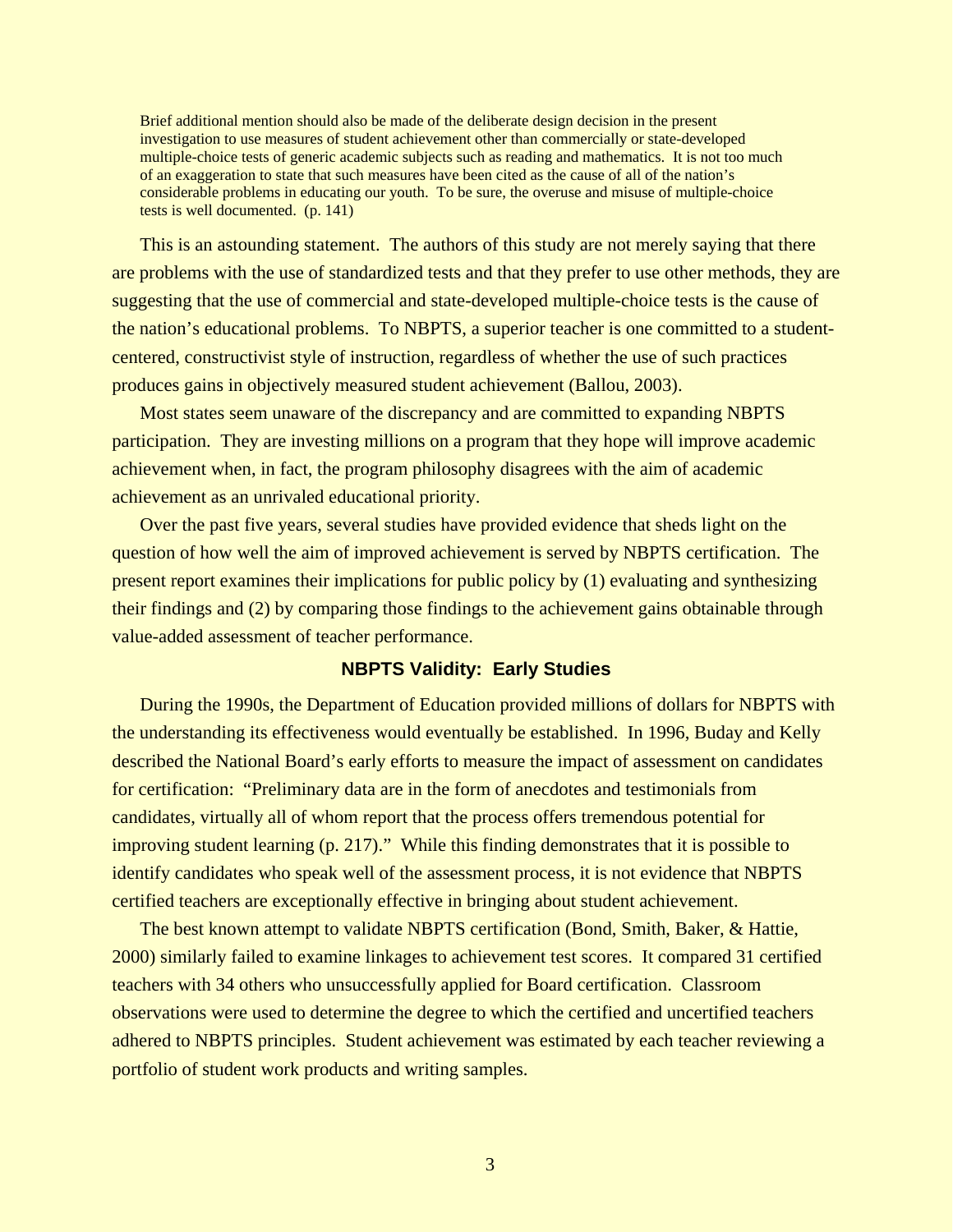The most noteworthy finding of the study was that the teacher groups differed on 11 of the 13 classroom behaviors that were said to reflect the NBPTS teaching propositions. Given that the NBPTS teachers were certified on the basis of their adherence to the NBPTS propositions, the finding must be seen as predictable.

The students taught by the Board-certified teachers scored slightly higher on the quality of their portfolios, but their superiority may have been due to preexisting differences in achievement (Podgursky, 2001). There were no differences between the two groups with regard to writing performance.

In reality, what Bond, Smith, Baker, & Hattie showed is that Board Certified teachers persist in exhibiting the behaviors and beliefs that led to their success in the certification process and that non-certified teachers similarly persist with their preferred approaches. Whether these differences in classroom practice are of importance with regard to objectively measured student achievement was not established.

#### **NBPTS Validity: Value-Added Studies**

Under the Bush administration, the U. S. Department of Education has been increasingly reluctant to fund NBPTS without better documentation of its effectiveness. In addition, states have become increasingly concerned with the cost of the bonuses and pay increases that teachers earn by becoming NBPTS-certified.

The studies discussed below address these issues by examining the relationship between NBPTS certification and improved student achievement. Their findings provide direct evidence of whether NBPTS certification is useful as an indicator of teacher quality and whether valueadded achievement gains would be an even more useful teacher quality indicator.

Considering the divergence between NBPTS's objectives and that of public policy, there is a certain irony to the recent spate of reports. With the exception of Stone's (2002) report on NBPTS-certified teachers in Tennessee, these studies endeavor to show that the NBPTS standards lead to greater student gains on standardized tests. They do so even though the underlying NBPTS principles represent a different set of educational values and priorities.

Be that as it may, the studies synthesized below are important both because of what they reveal about NBPTS certification and because of what they suggest about the advantages of value-added assessment as an alternative to NBPTS certification. All are available online:

• Stone, J. E. (2002, May 1). *The value-added achievement gains of NBPTS-certified teachers in Tennessee: A brief report*. College of Education, East Tennessee State University. Retrieved January 18, 2005 from Education Consumers ClearingHouse: <http://www.education-consumers.com/briefs/stoneNBPTS.shtm>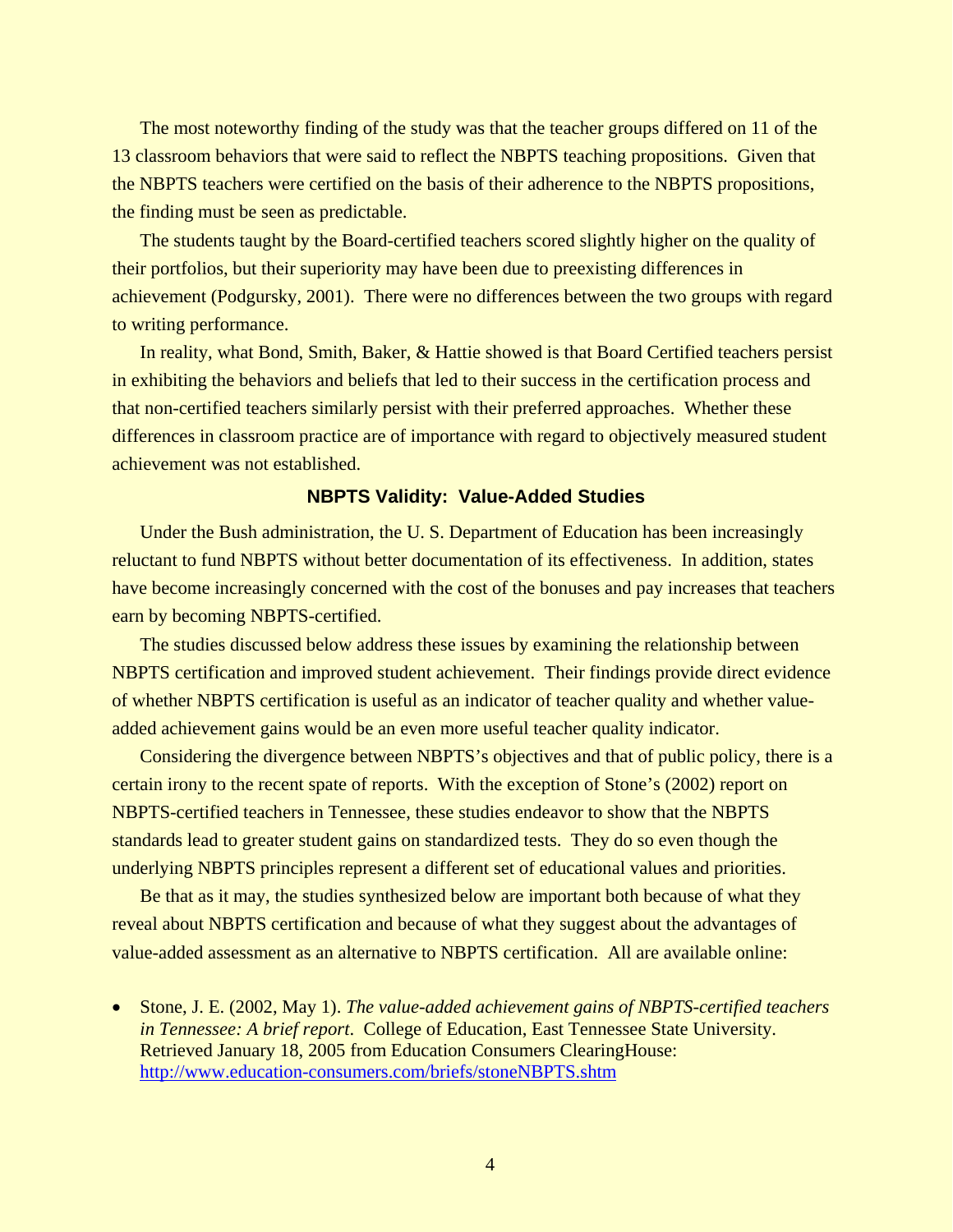- Goldhaber, D. and Anthony, E. (2004, April 27). *Can teacher quality be effectively assessed?* Urban Institute. Retrieved January 18, 2005 from [http://www.crpe.org/workingpapers/pdf/NBPTSquality\\_report.pdf](http://www.crpe.org/workingpapers/pdf/NBPTSquality_report.pdf)
- Vandevoort, L., Amrein-Beardsley, A., and Berliner, D. (2004, September 8). National Board certified teachers and their students' achievement." *Education Policy Analysis Archives, 12,* (46). Retreived January 18, 2005 from<http://epaa.asu.edu/epaa/v12n46/v12n46.pdf>
- Cavalluzzo, L. (2004, November). *Is National Board certification an effective signal of teacher quality?* CNA Corporation. Retrieved January 18, 2005 from <http://www.cna.org/documents/CavaluzzoStudy.pdf>

Each relies on one or another form of value-added achievement gain as the criterion against which the validity of NBPTS certification is judged. Each attempts to answer the question of whether students taught by Board-certified teachers exhibit demonstrably greater achievement gains than those taught by non-certified teachers.

What they found was that NBPTS-certified teachers produced achievement gains that were only slightly larger than those produced by non-certified colleagues, i.e. *effect sizes* in the neighborhood of eight percent of one standard deviation of the post-test scores.

That they found only small differences raises the primary question to which the present analysis is directed: Is NBPTS certification is worth the effort and expense that it entails?

It also raises the question of whether a certification program that can result in the allotment of monetary awards to low-performing teachers is acceptable from a policy standpoint. If the average performances of NBPTS-certified and non-NBPTS-certified teachers differ by only a small amount, it is virtually inevitable that a substantial number of the certified group are performing below the average of the non-certified group. It is equally inevitable that many members of the non-certified group are outperforming the certified group.

Beyond the matter of whether NBPTS certification is an adequate proxy for effective teaching is the second major question addressed by the present report: Might teacher quality be more accurately, conveniently, and inexpensively assessed by direct examination of value-added gains?

The studies examined below use various forms of value-added achievement gain as the criterion for teacher performance. Implicit in this alignment of variables is recognition of achievement gain as a direct and compelling measure of the ends sought by public policy. At its best, NBPTS certification is only a fallible estimate of this criterion.

In addition to its inherent superiority, the value-added alternative appears to have other important advantages:

1. The use of value-added assessment would largely eliminate the issues of misidentified teachers and misdirected bonuses. Teachers identified as high-performing on the basis of value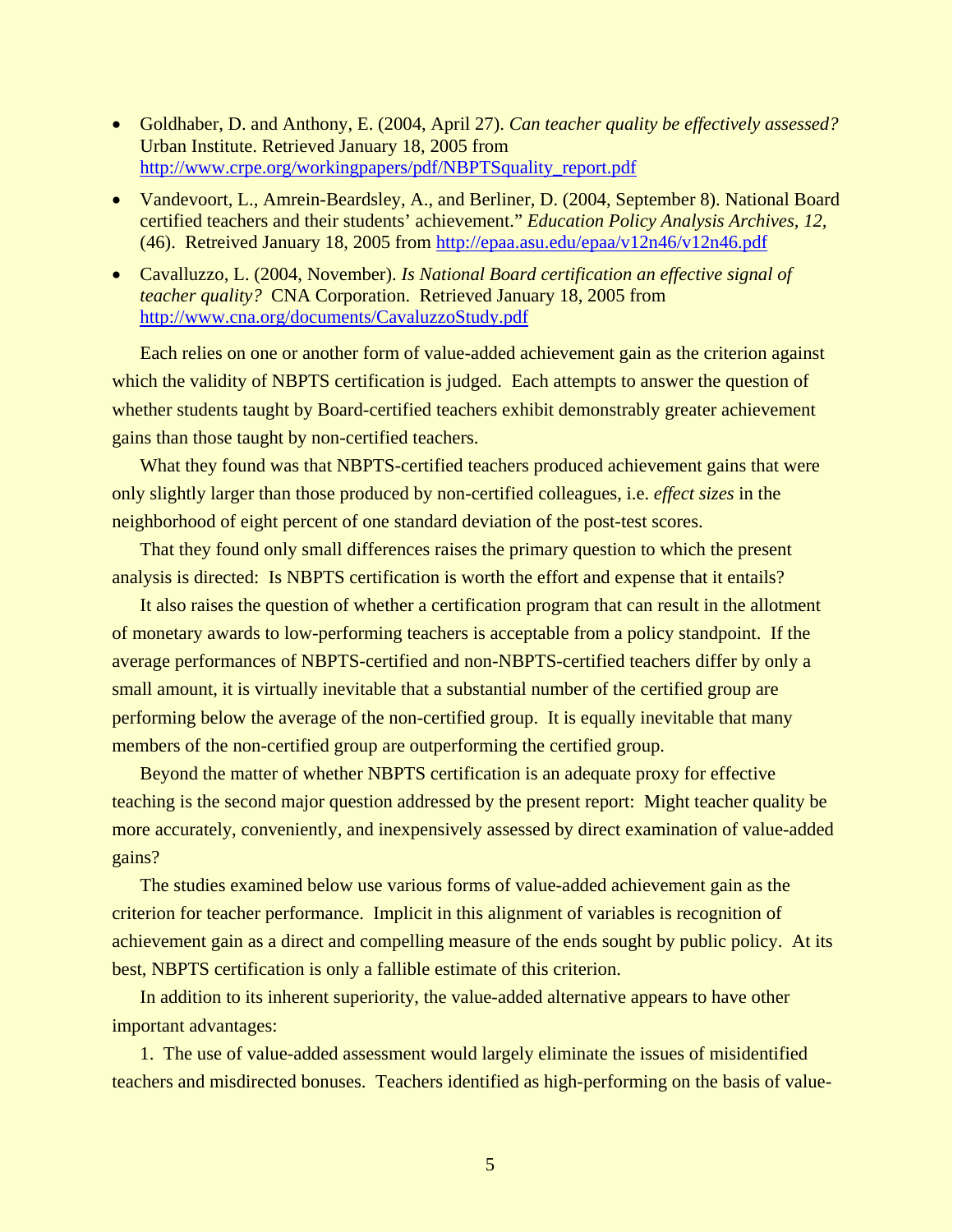added gain would, by definition, be high performers in the area of greatest concern. If local officials desired to include a broader range of considerations in teacher assessments, the added factors could be weighted and combined with achievement gain to produce an overall evaluation.

2. The effort and expense required to identify the best teachers would be substantially less than that required by the NBPTS. NBPTS assessment now costs \$2300, and teachers have to undergo a laborious and time-consuming assessment process. Value-added assessment costs only a small fraction of that amount and requires none of the teacher time and effort.

3. With value-added assessment, teaching excellence can be assessed on the basis of annual job performance instead of a once-every-ten-years assessment of qualifications. In effect, valueadded data permits judgments to be based on the realization of excellence, not just the potential for excellence. It is the realization of excellence that benefits students.

Given these several considerations, our analysis is focused on two main questions: 1) Is NBPTS certification a suitable proxy for student achievement gain, and 2) would the aim of improved student achievement be better served by a reliance on value-added achievement data.

#### *Stone*

In 2002, J. E. Stone at East Tennessee State University published a brief report on the classroom effectiveness of the 16 NBPTS-certified teachers for whom "teacher-effect" data was available in Tennessee's Value Added Assessment System (TVAAS). He found that none of them produced the achievement gains necessary to earn recognition as an exceptional teacher either by the state's criterion or by the criterion used in one of Tennessee's largest school districts.<sup>1</sup>

The teacher-effect data analyzed by Stone was comprised of 123 teacher-by-subject-by-year achievement gain scores. Of this group, 18 scores reached or exceeded the criterion necessary to be regarded as "exceptional" (115% of the school district average) and 13 were substantially below average (85% of the district average).

Stone's findings are of particular significance because TVAAS uses the highly sophisticated "mixed model" statistical analysis developed by Dr. William Sanders. Sanders' methodology is gaining popularity among the states, and its teacher-effect scores are regarded as far more accurate than the simple pretest to posttest comparisons used in other studies of achievement gain.

As the first empirical report to raise questions about the validity of NBPTS certification, Stone's study was the subject of extraordinary criticism--mostly coming from NBPTS stakeholders. A panel appointed by Ted Sanders, President of the Education Commission of the States (ECS), and led by Susan Fuhrman, dean of the University of Pennsylvania Graduate School of Education, flatly dismissed Stone's call for suspension of funding until NBPTS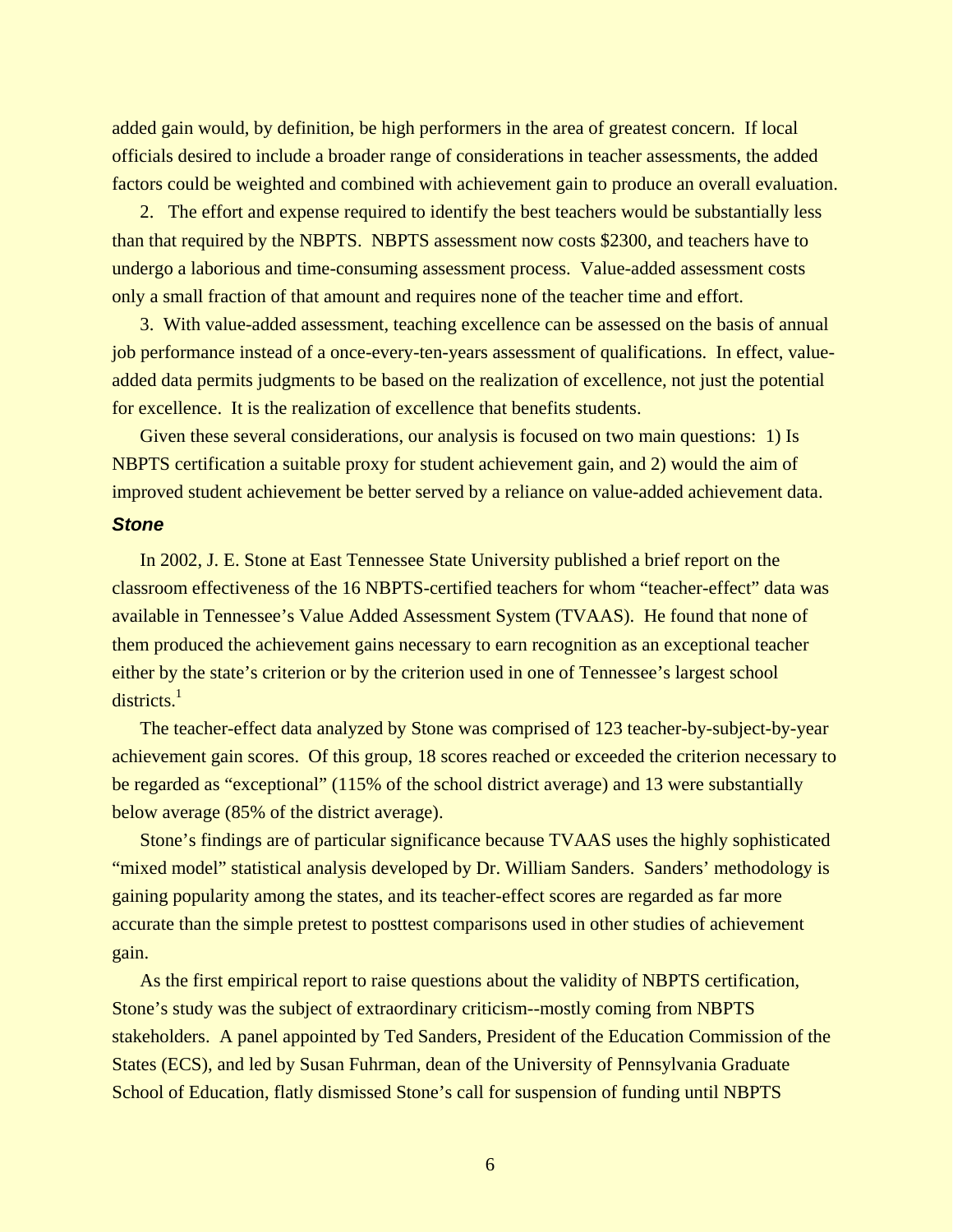certifications could be independently validated. The panel included Dominic Brewer, director of education at the RAND Corporation; Robert Linn, professor of education at the University of Colorado at Boulder and co-director of the National Center for Research on Evaluation, Standards and Student Testing; and Ana Maria Villegas, professor of curriculum and teaching at Montclair State University.

It now appears that the panel's conclusion may have been premature, if not misleading. Although the three subsequent studies found statistically significant differences between NBPTS-certified teachers and their peers—a matter discussed below—their results have proven entirely consistent with the small but inconsequential differences found by Stone. The primary distinction between Stone's findings and that of the other three studies is that Stone explicitly concluded that the NBPTS teachers were not exceptional and that the program should not be expanded until the worth of NBPTS certification could be independently validated.

ECS has not undertaken similar assessments of any subsequent reports, however, controversy about the value of NBPTS certification and the role of conflict of interest in validation research has continued to reverberate (Stone, 2003).

Stone's report discussed only the number and percentage of teacher-effect scores in reference to local school district averages. However, the data provided in his Appendix A make it possible to determine that the median teacher-effect for NBPTS-certified teachers was 102% of the local averages, i.e., a 2% advantage for NBPTS-certified teachers relative to their local peers.

Such a small gain is consistent with the findings of the other three studies considered in this analysis, and it may be statistically significant. As demonstrated by the following estimate, however, it is very much smaller than the teacher-effect average that would have been attained had each district's exceptional teachers been selected on the basis of their value added performance. For example, had a group of teachers been selected on the basis of whether their value-added gains reached the "A" level criterion used by Tennessee (115%), their average achievement gain would have been at least 7 times greater than the NBPTS group.

#### *Goldhaber and Anthony*

Dan Goldhaber of the University of Washington and Emily Anthony of the Urban Institute (2004) compared 303 of North Carolina's NBPTS-certified teachers to their non-certified peers on student achievement in  $3<sup>rd</sup>$ ,  $4<sup>th</sup>$ , and  $5<sup>th</sup>$  grade reading and mathematics—a pool of nearly 400,000 students.

Three groups were compared: NBPTS certified teachers, unsuccessful NBPTS applicants, and non-applicants. The following table is reprinted from Table 1 (p. 34) of Goldhaber and Anthony (2004):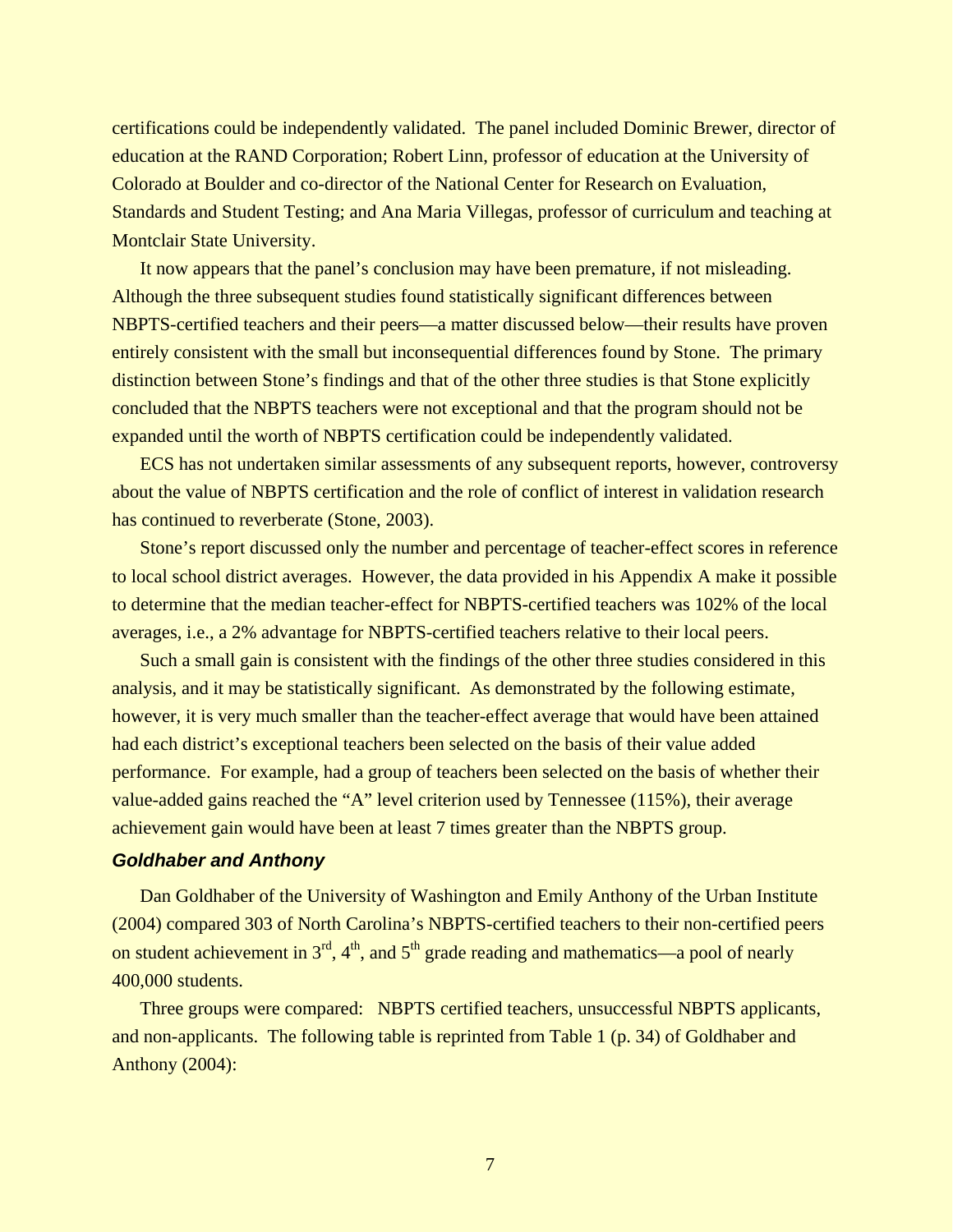| <b>Student Test Scores</b> |                   |                   |                                                  |                   |                                      |                   |
|----------------------------|-------------------|-------------------|--------------------------------------------------|-------------------|--------------------------------------|-------------------|
| Variable                   | Non-applicants    |                   | <b>Applicants, Not</b><br><b>NBPTS Certified</b> |                   | <b>Applicant, NBPTS</b><br>Certified |                   |
|                            | Reading           | Math              | Reading                                          | Math              | Reading                              | Math              |
| Post-test                  | 149.47<br>(9.94)  | 150.39<br>(12.34) | 149.47<br>(9.72)                                 | 149.80<br>(12.93) | 151.52<br>(9.72)                     | 152.38<br>(12.29) |
| Pre-test                   | 143.78<br>(10.19) | 140.64<br>(12.80) | 143.65<br>(10.28)                                | 140.67<br>(13.26) | 145.34<br>(10.35)                    | 142.17<br>(13.01) |
| Growth in test score in    | 5.69              | 975               | 5.83                                             | 9.14              | 6.18                                 | 10.21             |
| one year                   | (6.13)            | (6.92)            | (6.27)                                           | (6.64)            | (6.37)                               | (7.00)            |

The students taught by NBPTS-certified teachers gained slightly more than those taught either by unsuccessful applicants or by non-applicants. The differences, however, were trivial relative to the achievement gap faced by the  $15{\text -}20\%$  of North Carolina  $3<sup>rd</sup>$  graders who are most in need of good teaching, i.e., those whose reading and mathematics scores are at *Level I*. As described by the North Carolina Department of Public Instruction (1995), Level I students are behind their grade mates by 16.2 points in reading and 22.1 points in mathematics. Given differences of this magnitude and the slight advantage associated with NBPTS certification (.49 points/year in reading and .46 points/year in mathematics), decades would be required to close the achievement gap.

#### *Significance*

When differences between groups are small, researchers apply tests of statistical significance to determine whether they are an artifact of sampling error. Differences that prove unlikely to be the result of error are termed *statistically significant.*

Although the term is widely used and frequently misunderstood, researchers universally agree that statistical significance does not mean practical significance. Statistical significance is the minimum required for a result to be considered something more than a chance outcome. Practical significance is the matter of whether a result is of sufficient size to be useful, e.g., large enough to substantially reduce the learning gap.

A finding of statistical significance is heavily influenced by the size of the groups that are compared within a given study. When very large groups are analyzed, trivial differences can reach statistical significance—which is exactly what happened in the Goldhaber and Anthony study.

In the interest of avoiding any misunderstanding, the authors might have given more attention to this well known distinction (Leamer, 1983). Unfortunately, their statements about significance were broadly disseminated by the NBPTS and the Center on Reinventing Public Education resulting in the widespread acceptance of the notion that NBPTS certification has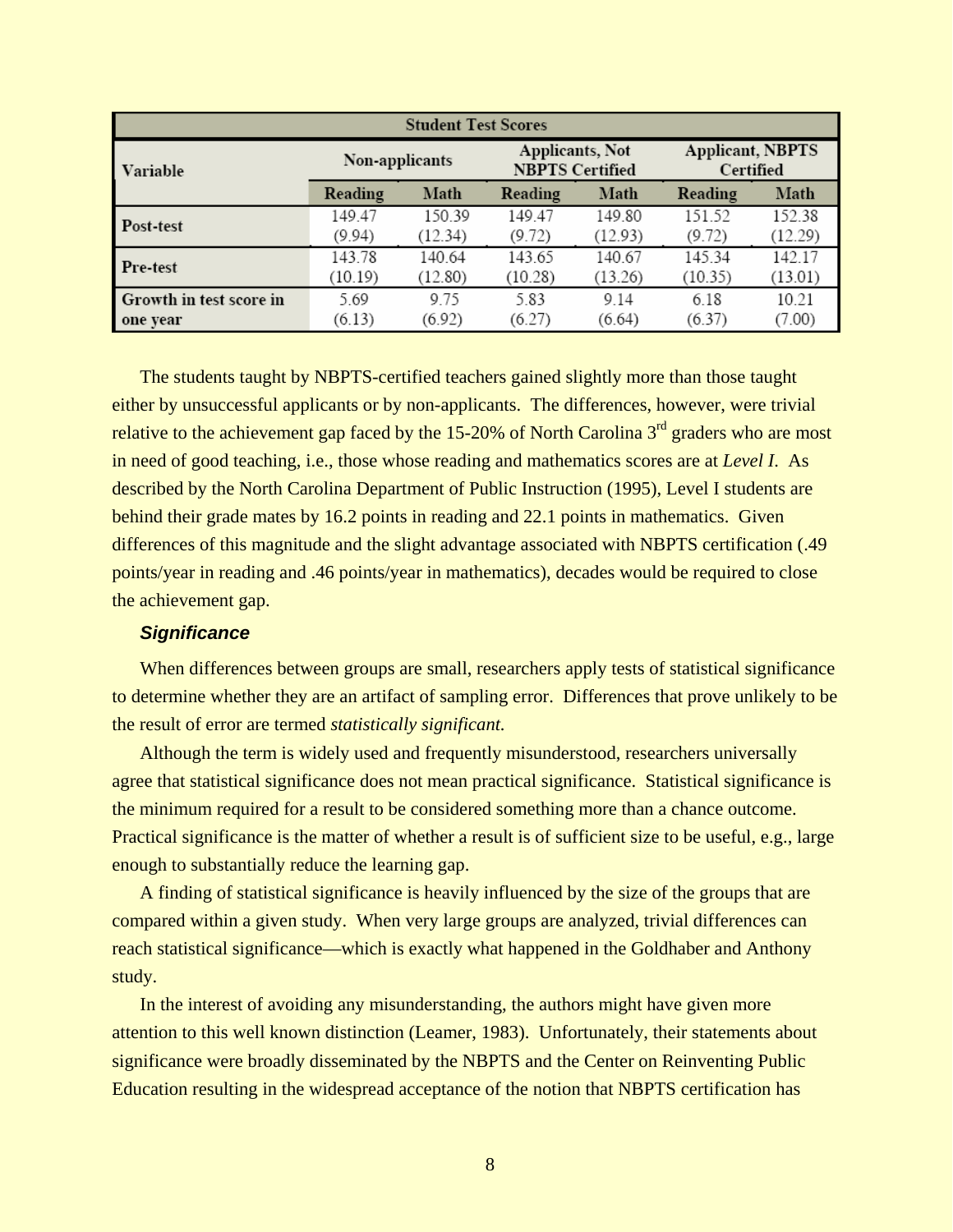been unequivocally validated. In truth, given the size of the groups studied by Goldhaber and Anthony, the challenge would have been to find differences that were *not* statistically significant.

Moreover, as a technical matter, the use of statistical significance tests may not have been appropriate given the nature of the Goldhaber and Anthony data. Significance pertains to the matter of drawing inferences about populations from samples. It can be argued that the pool of students analyzed by Goldhaber and Anthony was the relevant population.

#### *Effect Size*

Because statistical significance is not a valid indicator of practical significance, researchers typically report the *effect size* statistic. It provides a way to avoid the over-interpretation of small differences when large samples are used—a corrective that is much needed in the present case.

In a few instances, Goldhaber and Anthony do report effect sizes, yet the message that these outcomes are practically unimportant does not come through. For example, in describing the differences between non-certified (i.e., unsuccessful) applicants and Future NBCT teachers (i.e., a teacher who will eventually become NBPTS certified), the authors conclude that:

The magnitudes of the Future NBCT coefficients suggest that student gains produced by the teachers who are certified by NBPTS exceed those of non-certified applicants by about 4 percent of a standard deviation in reading and 5 percent of a standard deviations in math (based on a standard deviation of 9.94 on the end-of-year reading tests and 12.34 on the end-of-year math tests). These effect sizes are of the same order of magnitude as those found for math teachers having a bachelor's degree in their subject area (Goldhaber and Brewer, 1997). (p. 14).

Only readers familiar with the surprising result of Goldhaber and Brewer's 1997 study would know that the earlier study characterized its observed effect sizes as "relatively small."

Reference to Jacob Cohen's guidelines for interpreting effect sizes would have been helpful. A recognized authority in the matter, Cohen (1969, 1988) refers to findings of the size described by Goldhaber and Anthony as *small* to *trivial*. According to Cohen, greater than 50 percent is "large," 30 to 50 percent is "moderate," and 10 to 30 percent is "small." Anything less than 10 percent is "insubstantial, trivial, or otherwise not worth worrying about."

That Goldhaber and Anthony's effect sizes are relatively inconsequential may be determined by comparing them to the effects produced by other educational interventions. Lipsey & Wilson (1993) reported an extensive list of effect sizes drawn from meta-analytic studies of educational programs and teaching methodologies. Their median size was 50 percent. Walberg (in press) compiled a similar list that shows, for example, an effect size of 125% for the use of *cues* in instruction. That finding along with many others reported by Walberg suggests that changes in teaching style are far more likely than NBPTS certification to increase student achievement.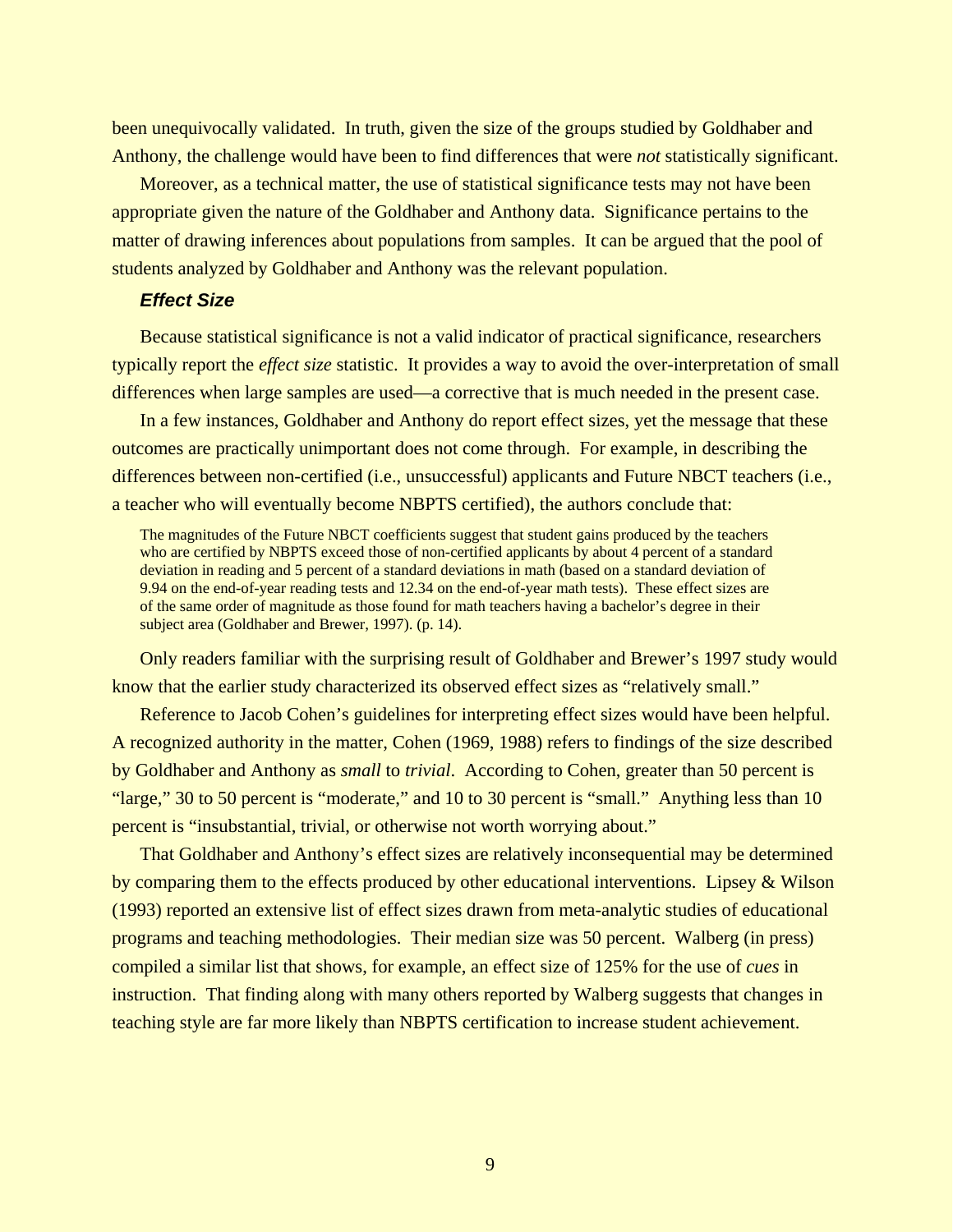### *Results*

Did the findings of Goldhaber and Anthony's study demonstrate that NBPTS-certified teachers are more effective in bringing about student achievement gains? Given the small differences that were found, their findings essentially support the opposite conclusion—i.e., that NBPTS-certified teachers are virtually indistinguishable from their non-certified peers.

The [overlap](http://www.education-consumers.com/Goldhaber reading-math overlap.pdf) between the certified and non-certified groups was very substantial. Over 40% of the scores attributable to non-certified teachers were above the average of the NBPTScertified group. Conversely, over 40% of scores attributable to the NBPTS-certified teachers were below the average of the non-certified group. It is doubtful that policymakers understood just how much NBPTS-certified teachers overlapped the non-certified group when they agreed to fund the various state and local salary awards for NBPTS certification.

Beyond the matter of misplaced awards, would North Carolina get more "bang for the buck" by dispensing with NBPTS certification and selecting exceptional teachers on the basis of their value added scores? Clearly, the answer is yes.

For example, given the data provided by Goldhaber and Anthony, it is possible to estimate the student achievement gains that were being produced by teachers whose students were in the top 10% of value-added gains, i.e., those teachers whose value-added gains equaled or exceeded the 90<sup>th</sup> percentile (Z=+1.[2](#page-16-1)82) of the non-applicant group.<sup>2</sup>

Using this criterion and the means and standard deviations from the Student Test Scores table (see above), the following value-added gains may be estimated:

Reading: Mean  $= 5.69$ ; Standard Deviation  $= 6.13$ 

Estimated achievement gain of top  $10\% > 5.69 + (1.282 \times 6.13) > 13.55$ Math: Mean =  $9.75$ ; Standard Deviation =  $6.92$ 

Estimated achievement gain of top  $10\% > 9.75 + (1.282 \times 6.92) > 18.62$ 

The estimated reading gain of 13.55 points is the minimum score necessary for inclusion in the top 10% group. A gain of 18.62 points is the minimum for the top 10% of math teachers. The averages of the two groups would be higher.

These are [very large gains](http://www.education-consumers.com/NBPTSgroups-projected.pdf) relative to those produced by NBPTS-certified teachers. The estimated reading gain is 27 times as large as the .49 produced by the NBPTS-certified group and the estimated math gain is 40 times as large as the .46 produced by the NBPTS-certified teachers. Given that "effect size" is achievement gain divided by the standard deviation of the dependent variable, the gains in both subjects would be at least 128%--as compared to the 6-14% effect sizes found for NBPTS-certified teachers.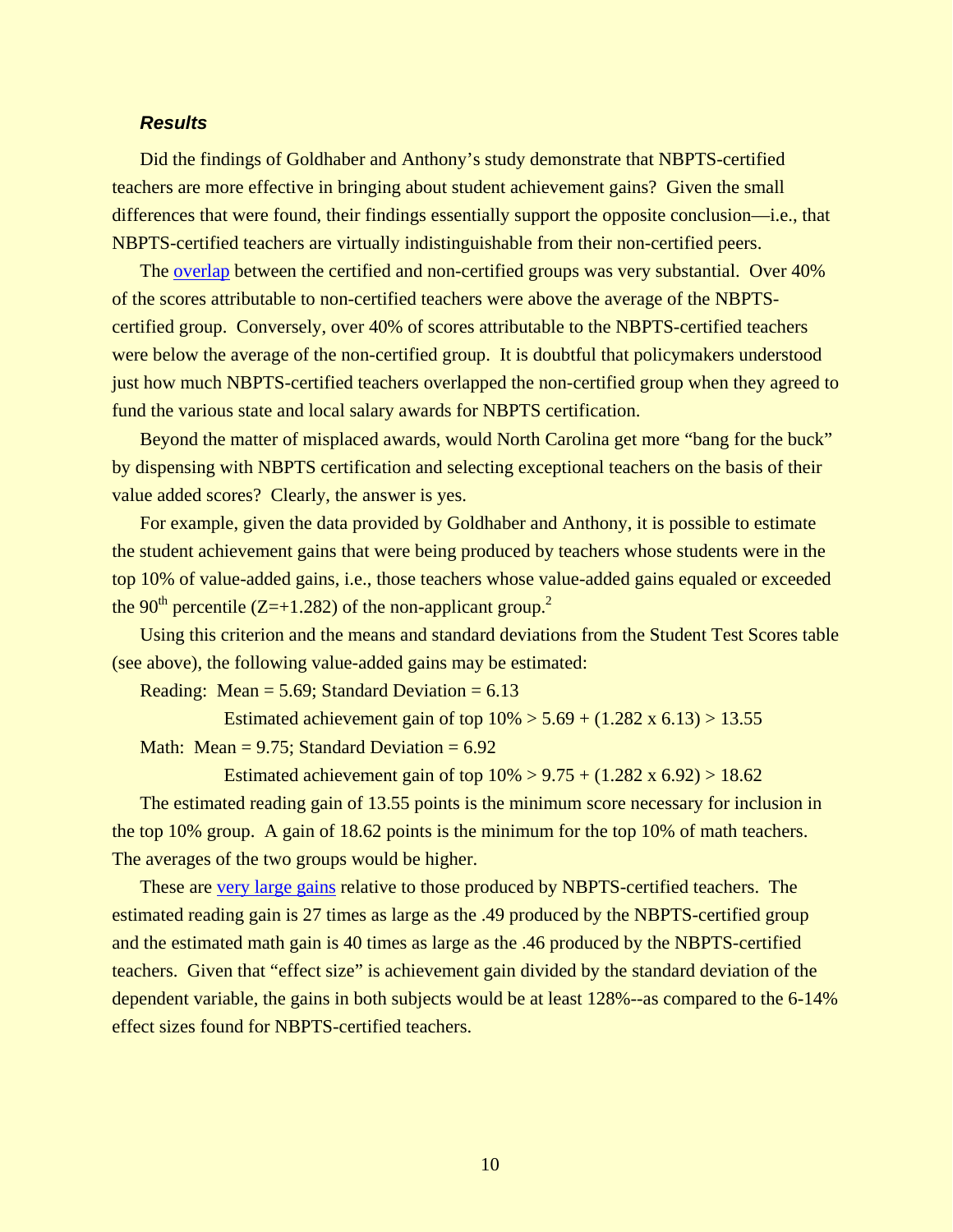#### *Vandevoort, Amrein-Beardsley, and Berliner*

Published in *Education Policy Analysis Archives*, "National Board Certified Teachers and Their Students' Achievement" seems extraordinarily critical of the articles and studies that fail to support NBPTS certification. For example, the authors are incredulous that Podgursky (2001) would question the value of the 13 teaching dimensions that Bond, Smith, Baker, and Hattie (2000) examined in their early attempt to validate NBPTS (Vandevoort, Amrein-Beardsley, and Berliner, 2004, p. 14). Similarly, they respond to Ballou's assertion that Board's standards were vague by questioning his understanding of how professions develop their certification programs. Their review of the literature seems less a review than a defense of NBPTS.

Conversely, the authors express complete confidence in Goldhaber and Anthony's supportive findings:

". . . [Goldhaber and Anthony] believed that their investigation used rigorous methods and found robust enough results so that the controversy regarding national certification and its relationship to student achievement could be put to rest. The researchers believe that their findings confirm that the NBPTS was, indeed, identifying and certifying teachers who raise student achievement." (p. 13)

#### *Methodology*

Vandevoort, Amrein-Beardsley, and Berliner invited all Arizona teachers certified by NBPTS in Early Childhood or Middle Childhood (N=67) to furnish their student test scores and to complete a series of questionnaires. Thirty-five (44%) cooperated.

Using scaled scores in reading, math, and language for 1999-2003, the authors compared the achievement gains of NBPTS-certified teachers to those of non-certified teachers in each of 48 year-by-grade-by-subject cells (Tables 1-4). On the average, the 48 differences were small— 2.45 points on a scale of approximately 65 points (p. 34). In only 11 of the 48 (23%) comparisons did the NBPTS-certified teachers outperform their non-certified colleagues by a statistically significant amount.

Again, the cautions pertaining to interpretation of statistical significance are applicable. Specifically, "significant" as used by Vandevoort, Amrein-Beardsley, and Berliner means only that there was less than a 5% chance that an observed difference was the result of error.

Of the remaining 37 comparisons, there were 13 in which the non-certified teachers produced greater gains than their NBPTS-certified colleagues; but the gains fell short of statistical significance.

For reasons not explained, the authors exclude these 13 comparisons as they discuss the results of their study. Rather than characterizing the 11 significant comparisons as 23% of the total of 48, they say the 11 were 31.4% of the 35 comparisons in which the NBPTS-certified teachers produced greater gains (p. 34). It would seem that the former would be the more accurate statement.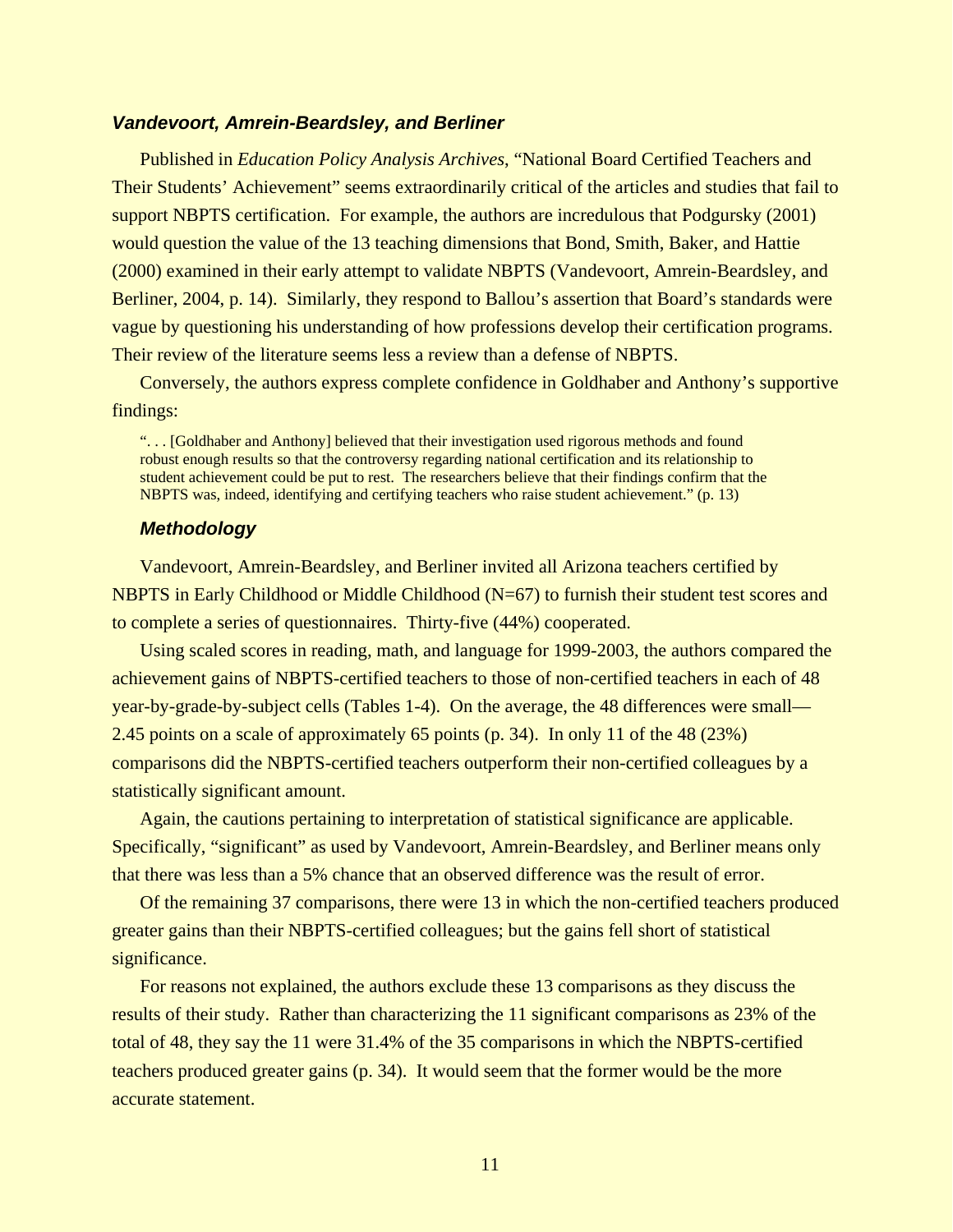Also noteworthy was the absence of comment regarding the percentage of comparisons that did not reach significance. Of the 48 comparisons between NBPTS-certified and non-certified teachers, 75% were too small to be considered statistically significant. The obvious but unstated conclusion would seem to be that NBPTS certification in most cases made no statistically discernable difference.

Perhaps more importantly, it appears that Vandevoort, Amrein-Beardsley, and Berliner's finding of 11 statistically significant comparisons may have been a substantial overestimate. When multiple tests of significance are employed, the result is ordinarily corrected for the likelihood of false positives. Applying the Bonferroni correction for multiple comparisons, it appears that only 2 of the 48 (4%) should have been considered significant. Less conservative multiple-comparison tests could have been used but all would have reduced the number of significant differences.

As was true with the Goldhaber and Anthony study, Vandevoort, Amrein-Beardsley, and Berliner report effect sizes for each of the 48 comparisons (Tables 1-4). Although the authors characterize them as "of considerable importance," they average 12%, which is within Cohen's "small" range (p. 34). Too, they are small with respect to the achievement gaps that NBPTScertified teachers are said uniquely qualified to remediate. For example, the average difference in reading achievement gain reported in Tables 1-4 is 2.39 points. By contrast, the SAT-9 scale score gap between students with "Limited English Proficiency" and "English Proficient" students in California for grades 2-6 is in the 15-30 point range (Thompson, DiCerbo, Mahoney, & MacSwan, 2002).

Comparing the average effect size of 12% found by Vandevoort, Amrein-Beardsley, and Berliner to the 128% effect size that would have been produced by the teachers who create the top 10% of value added gains again illustrates the substantial advantages that could be derived from identifying teachers by the latter means. In reading, for example, the advantage that would be expected from the selection of NBPTS-certified teachers would be 13% multiplied times the standard deviation of  $23.23 = 3.02$  points of gain (p 35). By comparison, the advantage that would be expected from the selection of teachers in the top 10% of value-added gains would be a minimum of  $128\% \times 23.23 = 29.73$  points of gain—nearly 10 times as much. The same kind of comparative advantage would be found in math (14% versus 128%) and language (7.5% versus 128%).

Contrary to their conclusion that the effect of NBPTS-certified teachers was "not trivial" (p.34), the statistical findings reported by Vandevoort, Amrein-Beardsley, and Berliner indicate a small effect—clearly, one far smaller than would be expected of teachers selected on the basis of a top-10% value-added performance.

12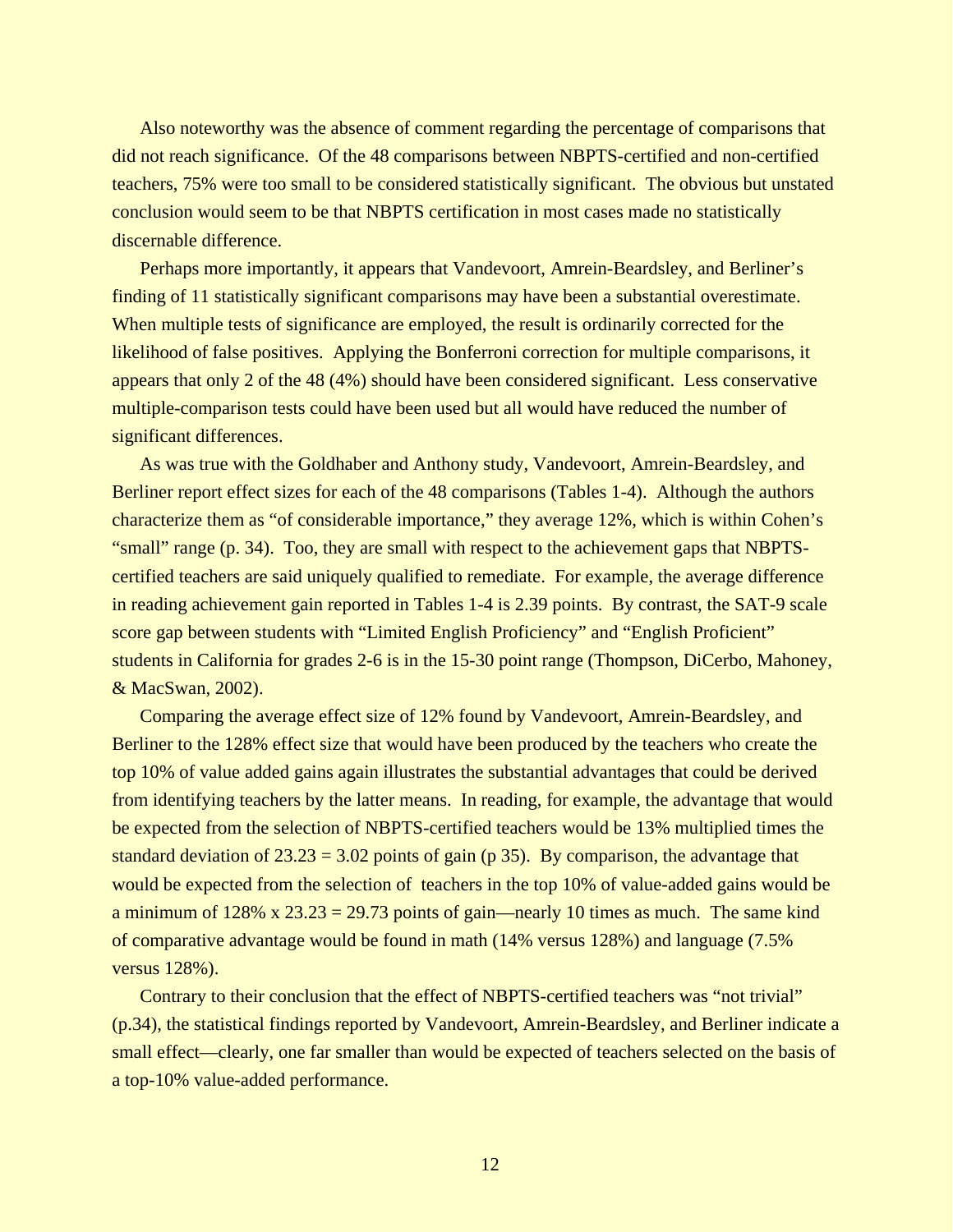### *Cavalluzzo*

The most recent NBPTS certification study (Cavalluzzo, 2004) examined the performance of students taught by NBPTS-certified teachers in the Miami-Dade County Public Schools. FCAT mathematics scores from over 100,000 ninth and tenth grade students were used to compare the performance of 61 NBPTS-certified teachers to their non-certified peers.

Like Goldhaber and Anthony (2004) and Vandevoort, Amrein-Beardsley, and Berliner (2004), Cavalluzzo found a statistically significant but small difference: "Although NBC teachers have higher post-test scores than other groups, their students' gains differ little from those of other teachers" (p. 17).

Cavalluzzo's Table 2 (p. 18) indicates that the students taught by the 61 NBPTS-certified teachers gained 66.70 points per year while the students taught by the 1947 teachers who were *not involved* with NBPTS gained 65.45 points--a 1.25 point difference.

No matter what kind of statistical analysis is applied to this difference, it is trivial relative to the magnitude of the achievement gains necessary to bring low performing students up to minimally acceptable levels of performance. Approximately 35% of Miami-Dade 10<sup>th</sup> grade math students perform at Level 1 on the developmental achievement scale of the five-level Florida Comprehensive Achievement Test (FCAT; Department of Research Services, 2002). Level 1 scores range from 1068-1831. The current minimum passing score is 1889 and 1947 is the minimum Level 3 score (Florida Department of Education, 2005). In other words, the highest performing Level 1 students are 58 points below the minimum necessary to pass and 116 points below the minimum for basic math competence.

Using regression analysis, Cavalluzzo (2004, Table 3, p. 27) estimated that NBPTS-certified teachers were responsible for a 7.4% greater increase in achievement than were "otherwise similar teachers." Although this estimate may be inflated as a result of her approach to analyzing the data, it is still far smaller than the 128% effect size that would be obtained by selecting teachers from the top 10% if value-added gains.

## Summary and Conclusion

For over a decade, questions have persisted regarding the worth of NBPTS certification. Thus far, studies have shown that it is more clearly an indicator of teacher commitment to NBPTS's Five Core Propositions (National Board for Professional Teaching Standards, 2005) than it is a predictor of improved student achievement.

The underlying problem seems to be that NBPTS's favored teaching style not well suited to the realization of the public's primary policy objective: improvement in objectively measured student achievement.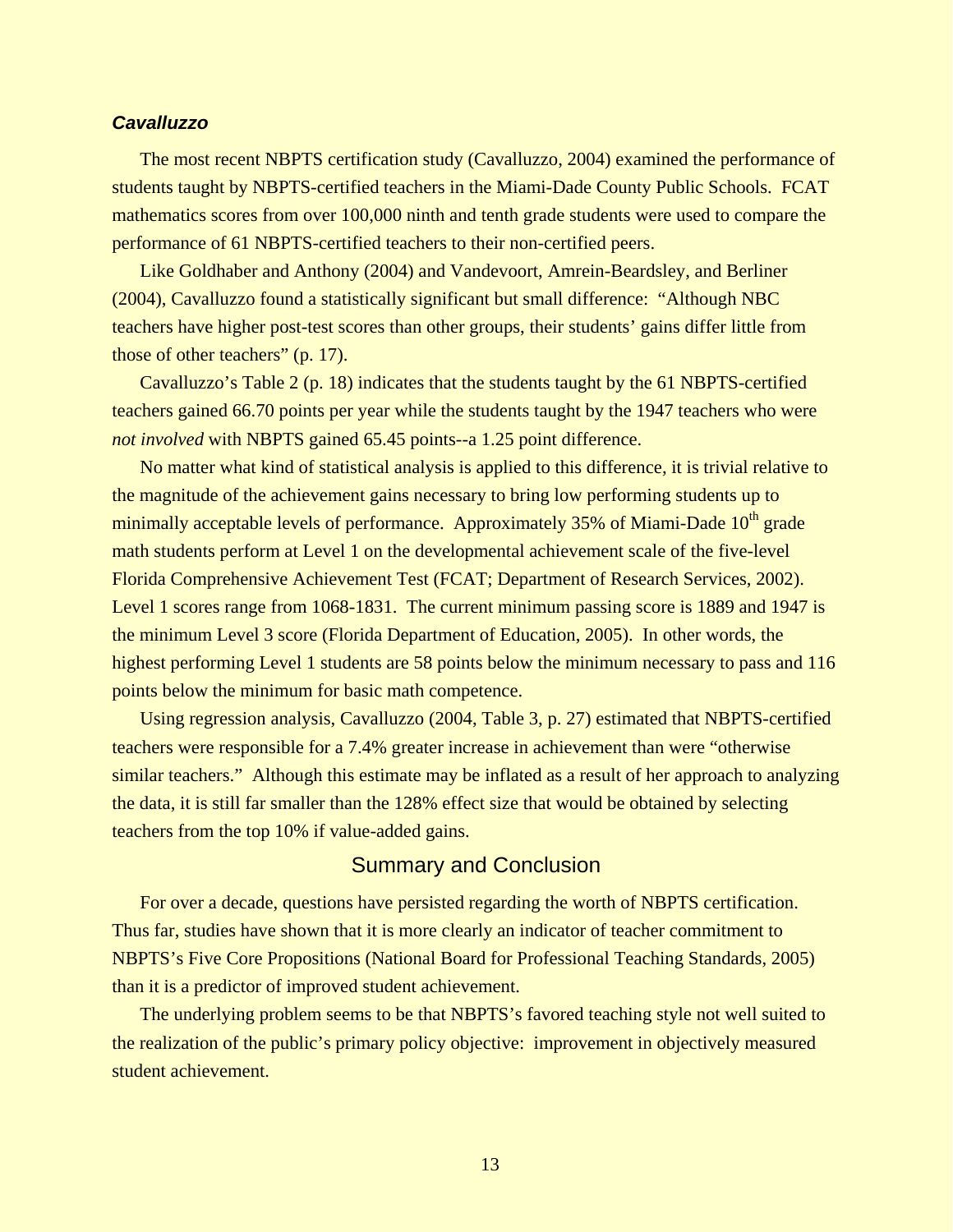Beginning with Stone's 2002 report on the value-added achievement gains of NBPTScertified teachers in Tennessee, a series of studies have sought to determine whether NBPTScertified teachers are exceptionally effective in the classroom.

Stone found median gains that were approximately 2% above local school district averages for the 16 NBPTS-certified teachers for whom data was available—well short of the 15% gain that is considered exceptional in Tennessee's accountability system.

Goldhaber & Anthony (2004) found similar small gains for 303 NBPTS-certified teachers in North Carolina. The differences between the certified and non-certified teachers were found to be statistically significant. However, their practical significance remains in question.

The study of 35 NBPTS-certified teachers in Arizona by Vandevoort, Amrein-Beardsley, and Berliner (2004) found a small but statistically significant advantage favoring the NBPTScertified group. Again, however, practical importance was in doubt.

Cavalluzzo (2004) studied the performance of 61 NBPTS-certified teachers in the Miami-Dade County public schools found that "their students' gains differ little from those of other teachers." The difference was statistically significant but small in absolute size.

Taken together, the studies examined by present report show that the achievement gains associated with NBPTS certification are small and thus give rise to the question of whether its costs are worth its benefits.

The costs are substantial. North Carolina, for example, has approximately 32,400 third, fourth, and fifth grade teachers. At \$2,300 per teacher, the cost of NBPTS assessment for 10% this group would be \$7.4 million.

The monetary expenses are not the only costs. Teachers who have completed NBPTS certification report that the process requires 150-200 hours of uncompensated time (Task Force on Teaching and Student Achievement, n.d., p. 40)—an estimated \$3,000 to \$4,000 at \$20/hour.

By contrast, value-added assessment of teacher effectiveness is only a fraction of the cost with an enormous advantage in accuracy and convenience. For approximately \$1/student and \$25/teacher, available student test data can be analyzed to produce not only a teacher effectiveness indicator, but district, school, and individual student performance measures as well (Evergreen Freedom Foundation, 2001).

A policy of awarding bonuses to teachers who meet or exceed the  $90<sup>th</sup>$  percentile of local district gains would not only eliminate the awkward possibility of misdirected awards, it would insure that all teachers who were doing truly exceptional work are rewarded for their talents and effort.

The effect sizes for NBPTS certification found by the above discussed studies are in the 6- 14% range. In contrast, the  $90<sup>th</sup>$  percentile is equivalent to an effect size of 128%. In other words, as a group, teachers selected on the basis of performance at or above the  $90<sup>th</sup>$  percentile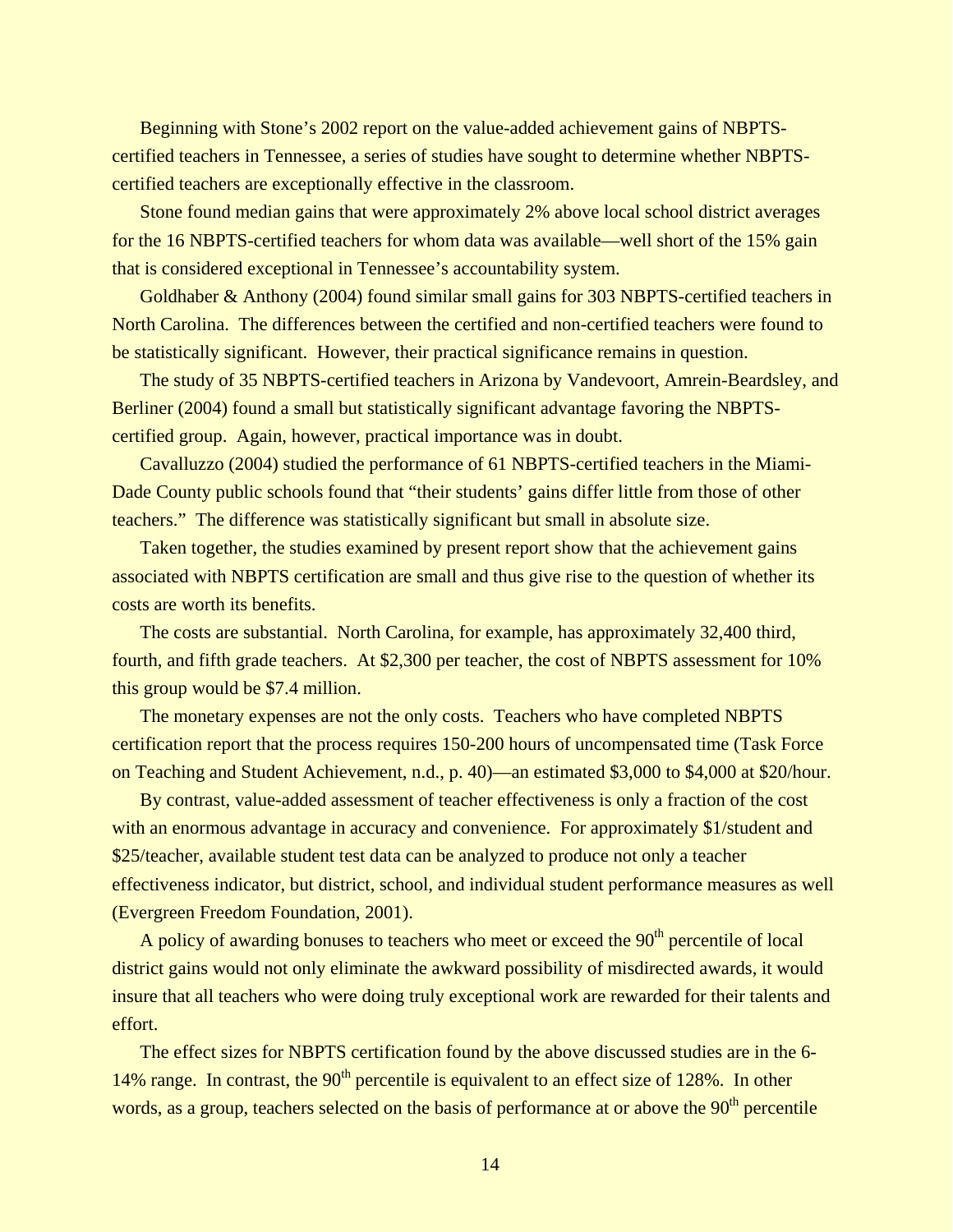would be responsible for an effect that is 10 to 20 times as large as the effect associated with NBPTS certification.

One last advantage of identifying exceptional teachers on the basis of value-added performance should again be noted. NBPTS certification and all other testing, licensure, and certification schemes attempt to measure attributes and qualifications that are said to be predictive of classroom performance. Value-added assessment, by contrast, is a direct measure of classroom performance and, as such, reflects that which is accomplished, not merely that which is promised.

In summary, a policy of rewarding teacher performance on the basis of value-added criteria would appear to be a far better choice than one of paying teachers for attaining NBPTS certification. A certification that would assure teacher quality remains a possibility, but one that exists more in theory than in practice.

## **References**

- Adamson, B. S. and White, W. E. (2001). *National board certified teachers: Questions and answers.* Comptroller of the Treasury, State of Tennessee. March. Retrieved January 18, 2005 from <http://www.comptroller.state.tn.us/orea/reports/nbpts.pdf>
- Ballou, D. (2003). Certifying accomplished teachers: A critical look at the National Board for Professional Teaching Standards. *Peabody Journal of Education 78*(4), 201-219.
- Bond, L; Smith, T.; Baker, W.; and Hattie, J. (2000). *The Certification System of the National Board for Professional Teaching Standards: A Construct and Consequential Validity Study.*  University of North Carolina at Greensboro, Center for Educational Research and Evaluation.
- Buday, M. C. and Kelly, J. A. (1996). National Board certification and the teaching profession's commitment to quality assurance. *Phi Delta Kappan, 78*(3), 215-219.
- Casas, M. (2003). The use of standardized tests in assessing authentic learning. *Teachers College Record*, ID Number: 11211. Retrieved January 18, 2005, from <http://www.tcrecord.org/Content.asp?ContentID=11211>
- Cavalluzzo, L. (2004). *Is National Board Certification an Effective Signal of Teacher Quality?* Alexandria, VA: The CNA Corporation. Retrieved January 18, 2005 from http://www.cna.org/documents/CavaluzzoStudy.pdf
- Cohen, J. (1969). *Statistical power analysis for the behavioral sciences.* New York: Academic Press.
- Cohen, J. (1988). *Statistical power analysis for the behavioral sciences* (2nd ed.). Hillsdale, NJ: Lawrence Earlbaum Associates.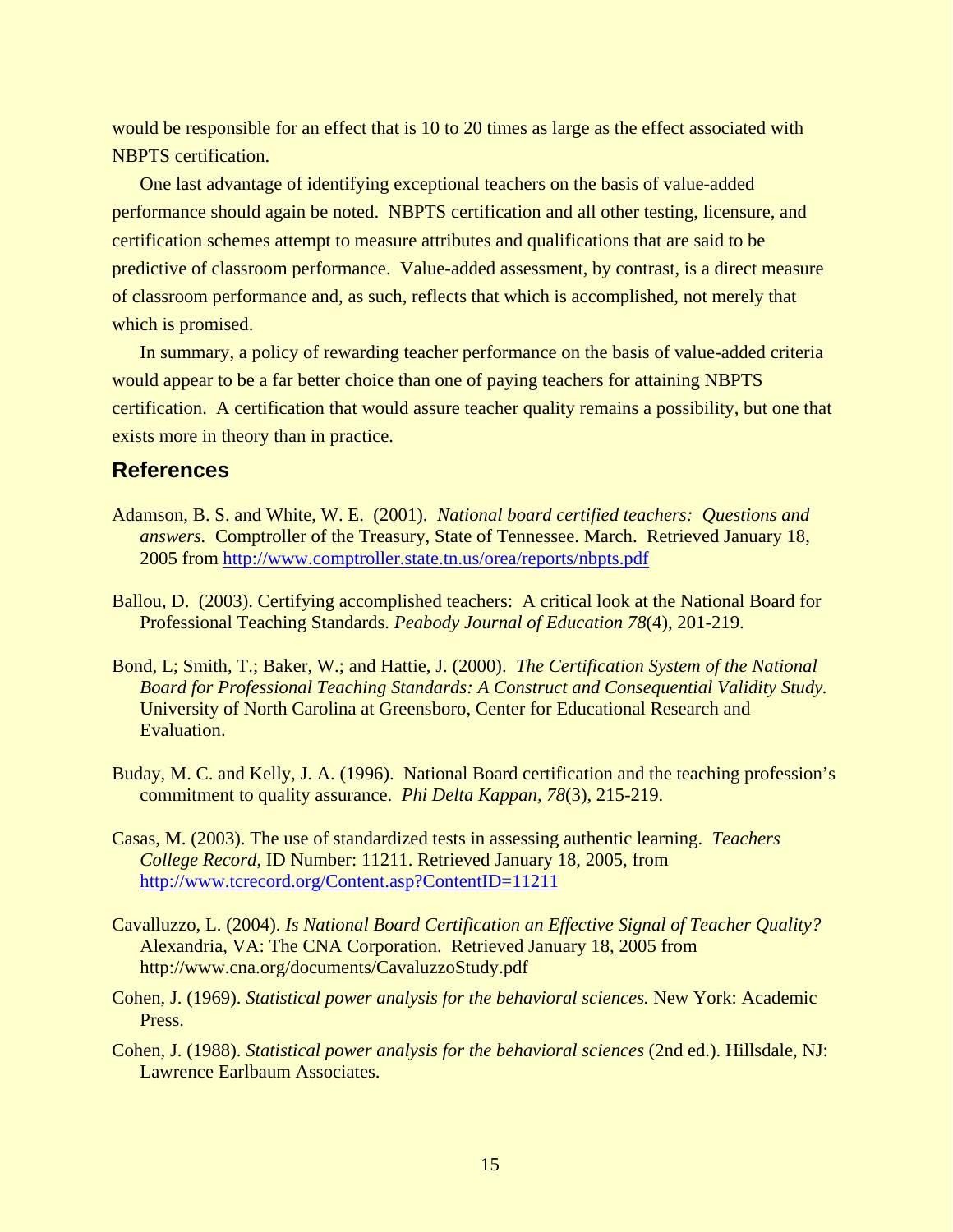- Department of Research Services, Office of Evaluation and Research, Miami-Dade County Public Schools. (2002). FCAT Performance and the Achievement Gap. *Research Brief, Vol. 020502*. Retrieved January 25, 2005 from [http://drs.dadeschools.net/ResearchBriefs/ResearchBrief\\_01-02\\_502B.pdf](http://drs.dadeschools.net/ResearchBriefs/ResearchBrief_01-02_502B.pdf)
- Evergreen Freedom Foundation. (2001). Value added assessment. *School Directors Handbook, VA-1*. Retrieved January 30, 2005 from [http://www.effwa.org/pdfs/Value-Added.pdf.](http://www.effwa.org/pdfs/Value-Added.pdf)
- Florida Department of Education (2005). *Understanding FCAT reports.* Retrieved January 21, 2005 from [http://www.firn.edu/doe/sas/fcat/fcrpdes.htm.](http://www.firn.edu/doe/sas/fcat/fcrpdes.htm)
- Goldhaber, D. and Anthony, E. (2004). *Can teacher quality be effectively assessed?* Washington, DC: Urban Institute. Retrieved January 18, 2005 from [http://www.urban.org/UploadedPDF/410958\\_NBPTSOutcomes.pdf](http://www.urban.org/UploadedPDF/410958_NBPTSOutcomes.pdf)
- Goldhaber, D. D. and Brewer, D. J. (1997). Evaluating the effect of teacher degree level on educational performance. In J. William Fowler (Ed.), *Developments in School Finance 1996*  (pp. 197-210). Washington, DC: National Center for Education Statistics. Retrieved February 6, 2005 from <http://nces.ed.gov/pubs97/97535/97535l.asp>
- Holland, R. and Soifer, D. (2004). *Good ideas: Six valuable state and local education reforms.* Arlington, VA: Lexington Institute. Retrieved January 21, 2005 from <http://www.lexingtoninstitute.org/education/pdf/GoodIdeas.pdf>.
- Kraft, N. (2001). *Standards in higher education: A critical analysis of NCATE, INTASC, and NBPTS.* Paper presented at the American Educational Research Association annual meeting, Seattle, WA.
- Lipsey, M. W., & Wilson, D. B. (1993). The efficacy of psychological, educational, and behavioral treatment, confirmation from meta-analysis. *American Psychologist, 48*(12), 1181-1209.
- Leamer, E. E. (1983). Let's take the con out of econometrics. *American Economic Review*, 73(1), p. 31-43.
- National Board for Professional Teaching Standards. (2005). *What Teachers Should Know and Be Able to Do: The Five Core Propositions of the National Board.* Retrieved January 18, 2005 from <http://www.nbpts.org/about/coreprops.cfm>
- North Carolina Department of Public Instruction, Office of Accountability (1995). *Research on end-of-grade testing: Characteristics of Level I students.* Retrieved January 18, 2005 from http://www.dpi.state.nc.us/accountability/testing/briefs/archives/V1N8.HTM
- Podgursky. M. (2001). Defrocking the national board: Will the imprimatur of "Board Certification" professionalize teaching? *Education Matters,* Summer. Retrieved January 18, 2005 from <http://www.educationnext.org/20012/79.pdf>
- Sack, J. (2003, November 12). Board stamp for teachers raising flags. *Education Week*, p. 1, 18. Retrieved January 18, 2005 from <http://www.edweek.org/ew/articles/2003/11/12/11board.h23.html>
- Smerdon, Becky A., Burkam, David T., and Lee, Valerie E. (1999). Access to constructivist and didactic teaching: Who gets it? Where is it practiced? *Teachers College Record, 101*(1), 5– 34. Retrieved January 18, 2005 from <http://www.tcrecord.org/PDF/10423.pdf>